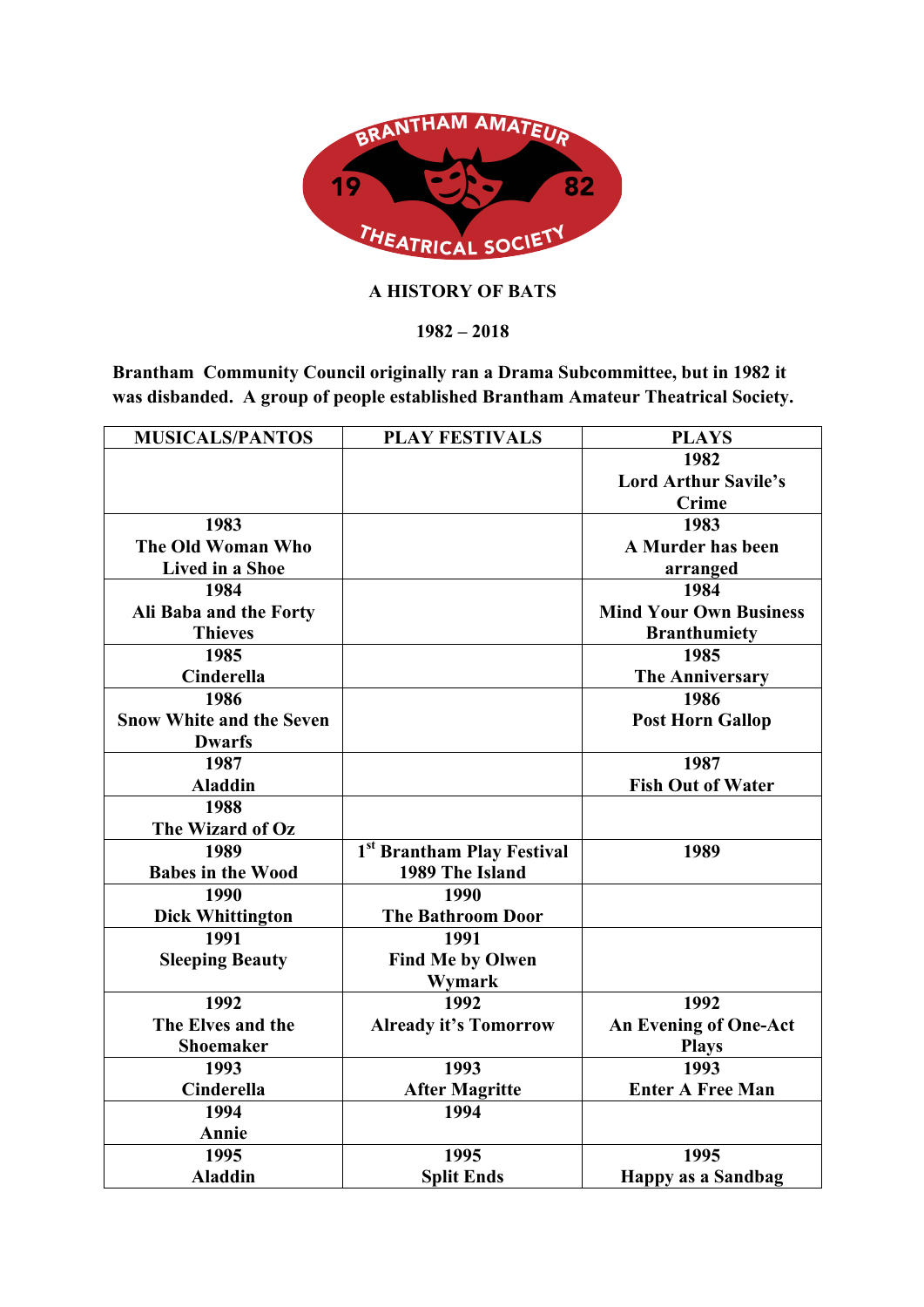| 1996                             | 1996                             | 1996                         |
|----------------------------------|----------------------------------|------------------------------|
| <b>Babes in the Wood</b>         | <b>Seeds of Doubt</b>            |                              |
| 1997                             | 1997                             | 1997                         |
| <b>Flash: The Musical</b>        | <b>Truth or Dare</b>             | <b>Wait Until Dark</b>       |
| 1998                             | 1998                             | 1998                         |
| <b>Dick Whittington</b>          | <b>Abridged Playfest</b>         | <b>Table Manners</b>         |
|                                  |                                  |                              |
|                                  |                                  |                              |
| 1999                             | 1999                             | 1999                         |
| The King, the Kipper and         | <b>The Public Eye</b>            | <b>Noises Off</b>            |
| the Magic Bush                   | <b>Ernie's Incredible</b>        |                              |
|                                  | <b>Illuciantions</b>             |                              |
| 2000                             | 2000                             | 2000                         |
| <b>The Vackees</b>               | <b>Extract: The Unexpected</b>   | The Unexpected Guest by      |
|                                  | <b>Guest</b>                     | <b>Agatha Christie</b>       |
| 2001                             | 2001                             | 2001                         |
| <b>Snow White and the Eight</b>  | <b>Lunch Hour</b>                | <b>The Birthday Party</b>    |
| <b>Dwarfs</b>                    | <b>Mr Bruin who Once Drove</b>   |                              |
|                                  | the Bus                          |                              |
| 2002                             | 2002                             | 2002                         |
| The Elves and the                | <b>TheEmperor's New Clothes</b>  |                              |
| <b>Shoemaker</b>                 | <b>The Importance of Being</b>   |                              |
|                                  | <b>Ernest</b>                    |                              |
| 2003                             | 2003                             | <b>Oh!</b> What a Lovely War |
| <b>Return to the Forbidden</b>   | <b>Essex Girls</b>               |                              |
| <b>Planet</b>                    |                                  | <b>Season's Greetings</b>    |
| 2004                             | 2004                             | 2004                         |
| The Pied Piper of Hamelin        | Fen                              | <b>Murdered to Death</b>     |
| 2005                             | 2005                             | 2005                         |
| <b>Sleeping Beauty &amp; The</b> | In The Shadow of the Glen        | 'Allo, 'Allo!                |
| <b>Time Machine</b>              |                                  |                              |
| 2006                             | 2006                             | 2006                         |
| <b>The Legend of Jolie Rouge</b> | <b>The Snatching of Horrible</b> | <b>Bedroom Farce</b>         |
|                                  | <b>Harold (JBATS)</b>            |                              |
| 2007                             | 2007                             | 2007                         |
| <b>The Tale of Aladdin</b>       | <b>Have a Nice Day</b>           | <b>Lord Arthur Savile's</b>  |
|                                  |                                  | <b>Crime</b>                 |
| 2008                             | 2008                             | 2008                         |
| <b>Nelson Blond</b>              | <b>Last Tango in Cattawade</b>   |                              |
| 2009                             | 2009                             | 2009                         |
| <b>Jack and the Beanstalk</b>    | <b>Careful Rapture</b>           | The Diary of Anne Frank      |
| 2010                             | 2010                             | 2010                         |
| <b>Babes in the Wood</b>         | Handscape(JBATS)                 |                              |
| 2011                             | 2011                             | 2011                         |
| Cinderella                       | G.O.N.A.D,S,                     |                              |
| 2012                             | 2012                             | 2012                         |
| Oliver                           | <b>Nobody Famous</b>             | <b>All My Sons</b>           |